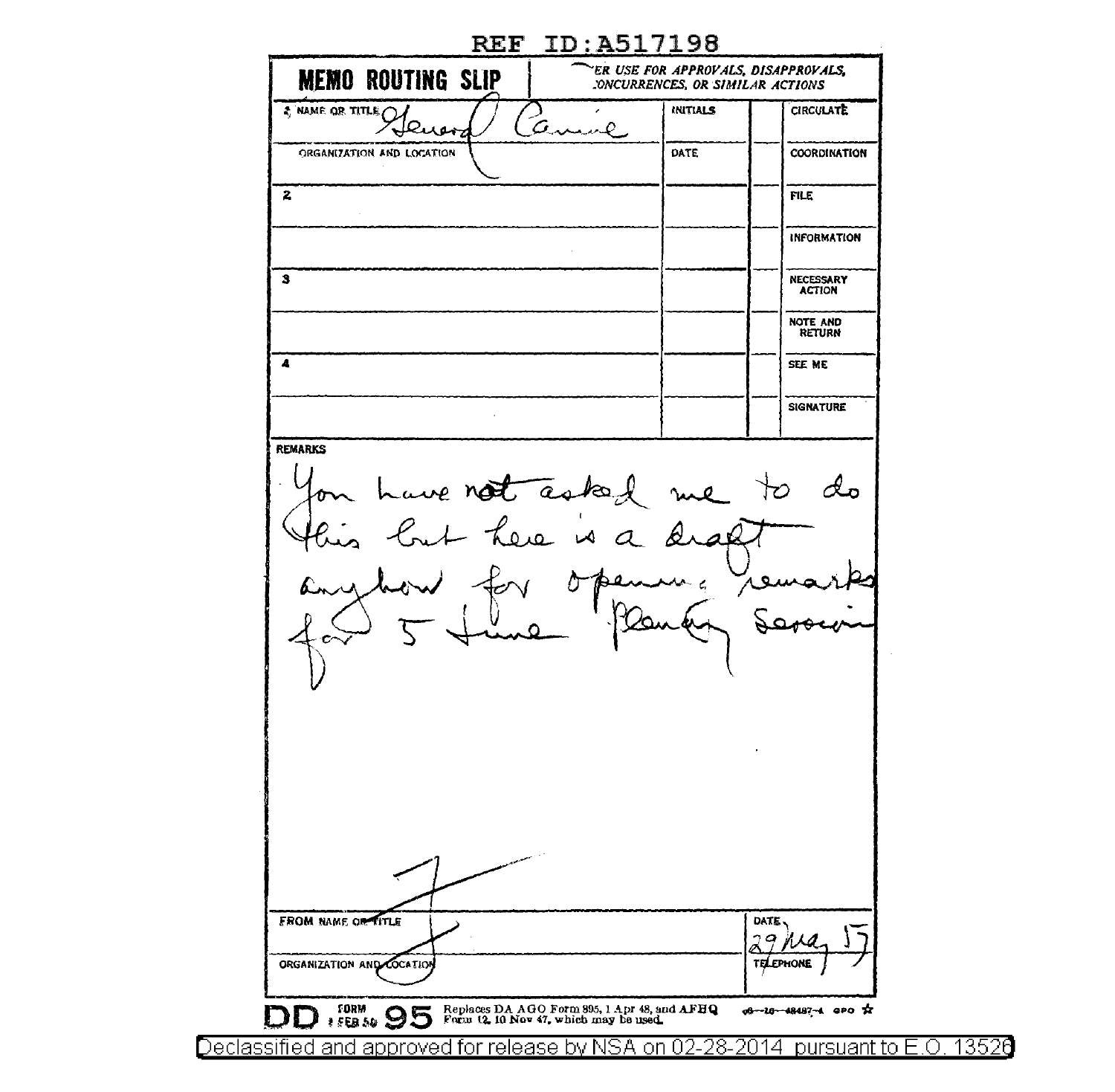PL 86-36/50 USC 3605

On behalf of all the members of the United States Communications

**REF ID:A517198** 

**THE MANAGER** 

Intelligency Board I take pleasure in extending a cordial welcome to Mr. and to all the members of the United Kingdom Delegation to this Conference. In doing so, I wish to convey the regrets expressed by Mr. Dulles, the Chairman of USCIB, at being unable to attend this meeting, to extend the welcome himself on behalf of the Board.

This is the second time that we have gathered together to deal with a problem, or rather a series of problems, presenting a most unusual aspect for us as specialists in the COMINT field. Our basic interest in that field, as is that of all the members of the London Signal Intelligence Board with wham we collaborate so closely, is to foster and to cultivate the gardens from which come products of great value for intelligence purposes. And yet this conference, like the previous one held in 1951 on the same subject, has as its ultimate aim and effect that of making some of those gardens arid and completely unproductive to everybody, including you and us. The least harm that this conflict in outlook and aim is apt to bring to the members of the US team is that it may be a cause for or bring about a certain amount of confusion in thinking processes;